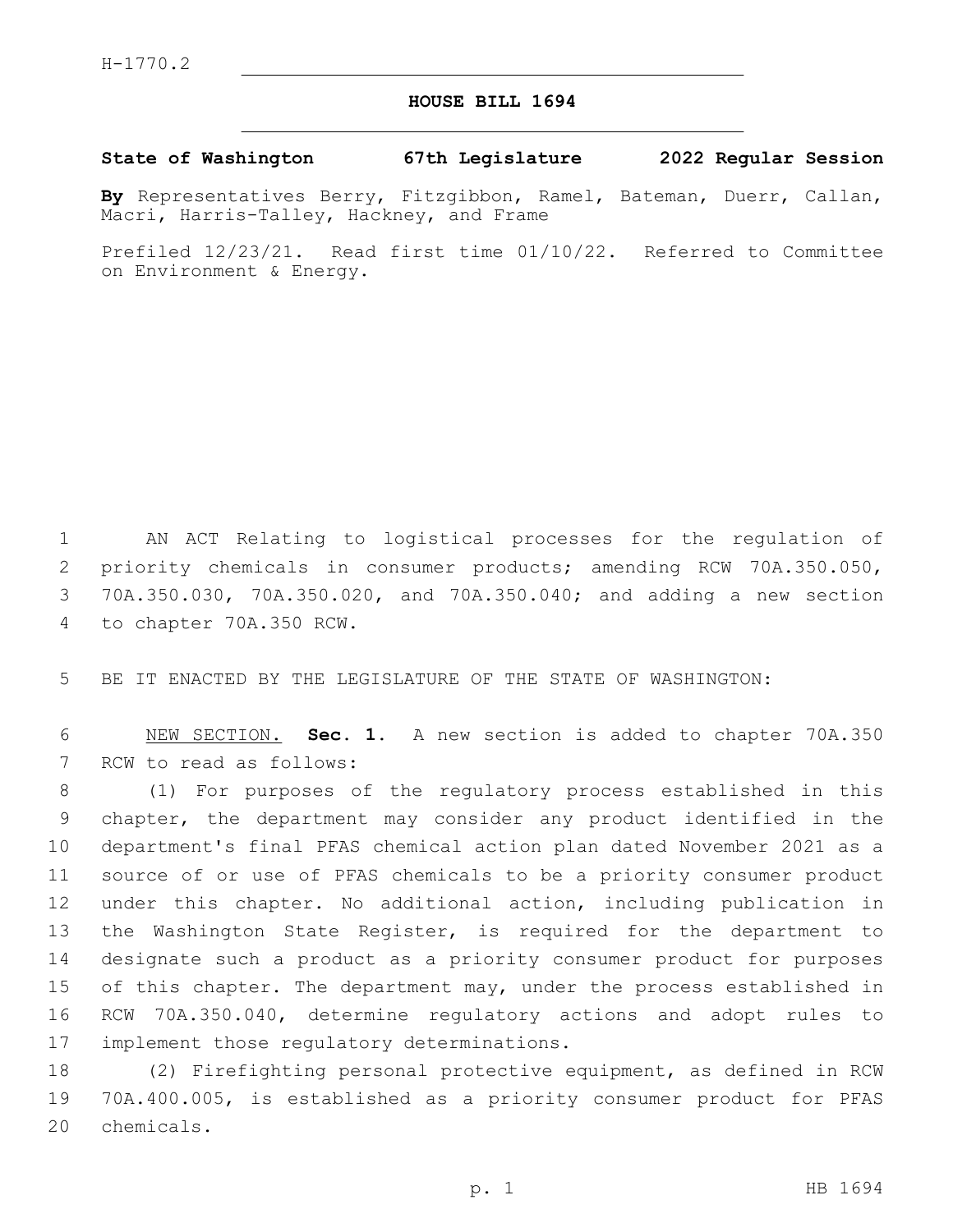(3) For the products identified in this section, the department 2 is directed to:

 (a) Determine an initial set of regulatory actions under this 4 chapter by June 1, 2024; and

 (b) Adopt rules to implement the initial set of determinations of regulatory actions under (a) of this subsection by December 1, 2025.

 **Sec. 2.** RCW 70A.350.050 and 2020 c 20 s 1455 are each amended to 8 read as follows:

 (1)(a) By June 1, 2020, and consistent with RCW 70A.350.030, the department shall identify priority consumer products that are a significant source of or use of priority chemicals specified in RCW 70A.350.010(12) (a) through (f).12

 (b) By June 1, 2022, and consistent with RCW 70A.350.040, the department must determine regulatory actions regarding the priority chemicals and priority consumer products identified in (a) of this subsection. The deadline of June 1, 2022, does not apply to the priority consumer products identified in section 1 of this act.

 (c) By June 1, 2023, the department must adopt rules to implement regulatory actions determined under (b) of this subsection.

20 (2)(a) By June 1, 2024, and at least every five years thereafter, the department shall select at least five priority chemicals specified in RCW 70A.350.010(12) (a) through (g) that are identified 23 consistent with RCW 70A.350.020.

24 (b) By June 1, 2025, and at least every five years thereafter, the department must identify priority consumer products that contain any new priority chemicals after notifying the appropriate committees of the legislature, consistent with RCW 70A.350.030.

 (c) By June 1, 2027, and at least every five years thereafter, the department must determine regulatory actions for any priority chemicals in priority consumer products identified under (b) of this 31 subsection, consistent with RCW 70A.350.040.

32 (d) By June 1, 2028, and at least every five years thereafter, the department must adopt rules to implement regulatory actions 34 identified under (c) of this subsection.

 (3)(a) The designation of priority chemicals by the department does not take effect until the adjournment of the regular legislative session immediately following the identification of chemicals, in order to allow an opportunity for the legislature to add to, limit,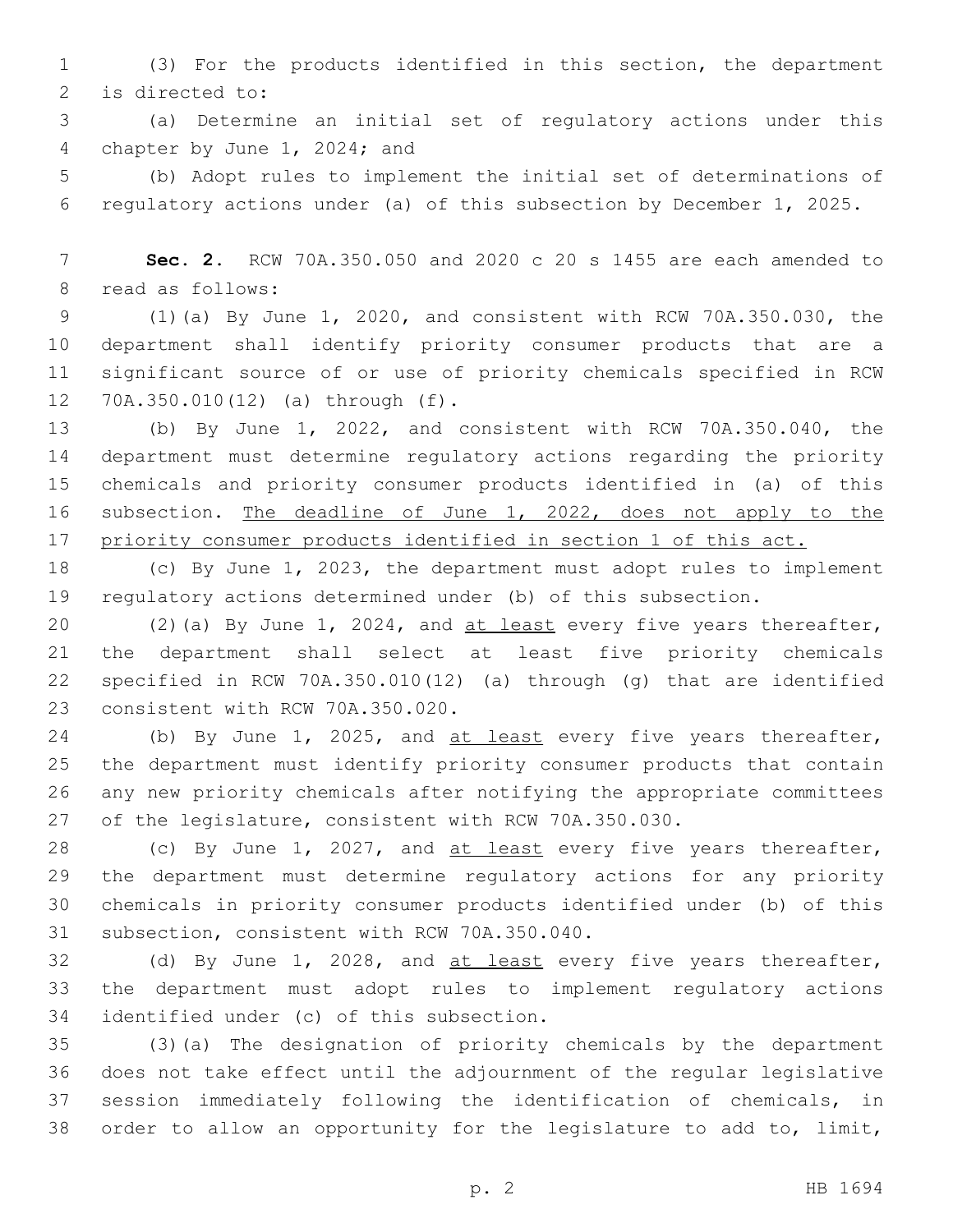or otherwise amend the list of priority chemicals to be considered by 2 the department.

 (b) The designation of priority consumer products by the department does not take effect until the adjournment of the regular legislative session immediately following the identification of priority consumer products, in order to allow an opportunity for the legislature to add to, limit, or otherwise amend the list of priority consumer products to be considered by the department.

 (c) The determination of regulatory actions by the department does not take effect until the adjournment of the regular legislative session immediately following the determination by the department, in order to allow an opportunity for the legislature to add to, limit, 13 or otherwise amend the regulatory determinations by the department.

 (d) Nothing in this subsection (3) limits the authority of the 15 department to:

 (i) Begin to identify priority consumer products for a priority chemical prior to the effective date of the designation of a priority 18 chemical;

 (ii) Begin to consider possible regulatory actions prior to the effective date of the designation of a priority consumer product; or

 (iii) Initiate a rule-making process prior to the effective date 22 of a determination of a regulatory action.

 (4)(a) When identifying priority chemicals and priority consumer products under this chapter, the department must notify the public of the selection, including the identification of the peer-reviewed science and other sources of information that the department relied upon, the basis for the selection, and a draft schedule for making determinations. The notice must be published in the Washington State Register. The department shall provide the public with an opportunity for review and comment on the regulatory determinations.

 (b)(i) By June 1, 2020, the department must create a stakeholder advisory process to provide expertise, input, and a review of the department's rationale for identifying priority chemicals and priority consumer products and proposed regulatory determinations. The input received from a stakeholder process must be considered and 36 addressed when adopting rules.

 (ii) The stakeholder process must include, but is not limited to, representatives from: Large and small business sectors; community, environmental, and public health advocacy groups; local governments;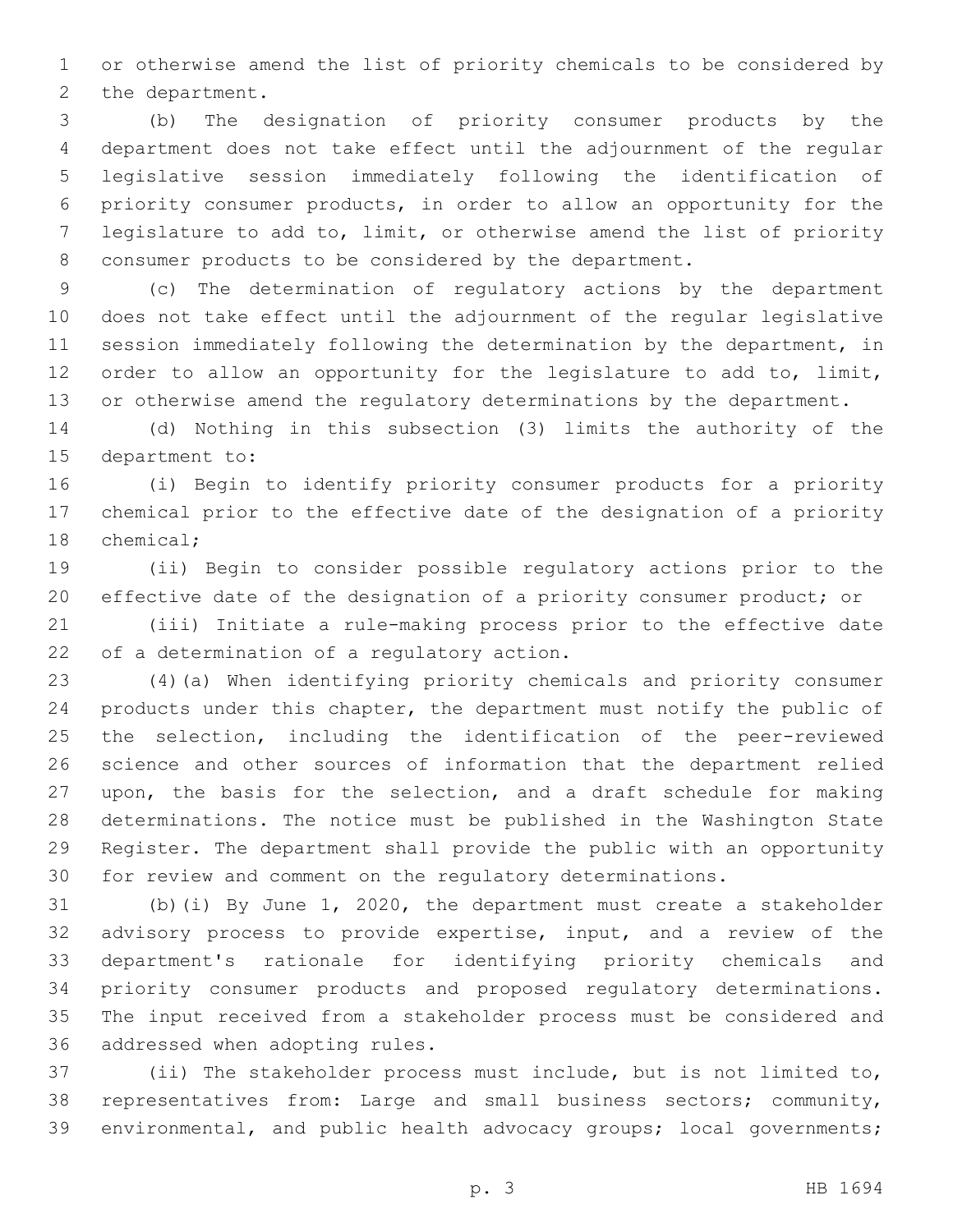affected and interested businesses; an expert in scientific data 2 analysis; and public health agencies.

 **Sec. 3.** RCW 70A.350.030 and 2020 c 20 s 1453 are each amended to 4 read as follows:

5 (1) ((Every)) At least every five years, and consistent with the timeline established in RCW 70A.350.050, the department, in consultation with the department of health, shall identify priority consumer products that are a significant source of or use of priority 9 chemicals. The department must ((submit a report)) publish notice of the priority consumer products identified under this section in the Washington State Register and must submit a notice of this publication to the appropriate committees of the legislature at the time that it identifies a priority consumer product.

 (2) When identifying priority consumer products under this section, the department must consider, at a minimum, the following 16 criteria:

 (a) The estimated volume of a priority chemical or priority chemicals added to, used in, or present in the consumer product;

 (b) The estimated volume or number of units of the consumer 20 product sold or present in the state;

 (c) The potential for exposure to priority chemicals by sensitive populations or sensitive species when the consumer product is used, 23 disposed of, or has decomposed;

 (d) The potential for priority chemicals to be found in the outdoor environment, with priority given to surface water, groundwater, marine waters, sediments, and other ecologically 27 sensitive areas, when the consumer product is used, disposed of, or 28 has decomposed;

 (e) If another state or nation has identified or taken regulatory action to restrict or otherwise regulate the priority chemical in the 31 consumer product;

(f) The availability and feasibility of safer alternatives; and

 (g) Whether the department has already identified the consumer product in a chemical action plan completed under chapter 70A.300 RCW as a source of a priority chemical or other reports or information gathered under chapter 70A.430, 70A.405, 70A.222, 70A.335, 70A.340, 37 70A.230, or 70A.400 RCW.

 (3) The department is not required to give equal weight to each of the criteria in subsection (2)(a) through (g) of this section when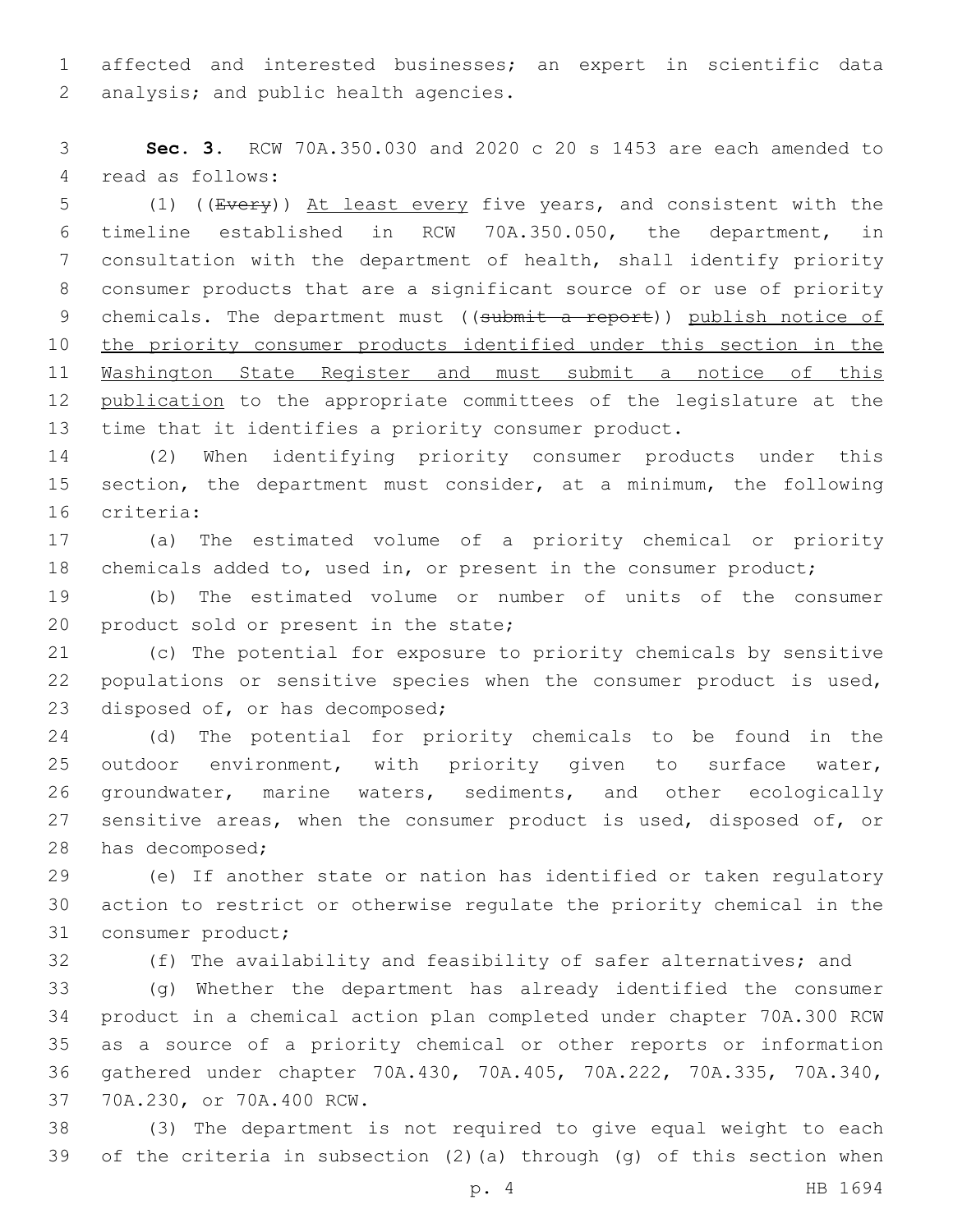identifying priority consumer products that use or are a significant 2 source of priority chemicals.

 (4) To assist with identifying priority consumer products under this section and making determinations as authorized under RCW 5 70A.350.040, the department may ((request)) order a manufacturer to submit a notice to the department that contains the information specified in RCW 70A.430.060 (1) through (6) or other information relevant to subsection (2)(a) through (d) of this section. The manufacturer must provide the notice to the department no later than six months after receipt of such a demand by the department.

 (5)(a) Except as provided in (b) of this subsection, the department may not identify the following as priority consumer 13 products under this section:

(i) Plastic shipping pallets manufactured prior to 2012;

15 (ii) Food or beverages;

16 (iii) Tobacco products;

 (iv) Drug or biological products regulated by the United States 18 food and drug administration;

 (v) Finished products certified or regulated by the federal aviation administration or the department of defense, or both, when used in a manner that was certified or regulated by such agencies, including parts, materials, and processes when used to manufacture or maintain such regulated or certified finished products;

 (vi) Motorized vehicles, including on and off-highway vehicles, such as all-terrain vehicles, motorcycles, side-by-side vehicles, farm equipment, and personal assistive mobility devices; and

 (vii) Chemical products used to produce an agricultural 28 commodity, as defined in RCW 17.21.020.

 (b) The department may identify the packaging of products listed in (a) of this subsection as priority consumer products.

 (6) For an electronic product identified by the department as a priority consumer product under this section, the department may not make a regulatory determination under RCW 70A.350.040 to restrict or require the disclosure of a priority chemical in an inaccessible 35 electronic component of the electronic product.

 **Sec. 4.** RCW 70A.350.020 and 2020 c 20 s 1452 are each amended to 37 read as follows:

 Every five years, and consistent with the timeline established in RCW 70A.350.050, the department, in consultation with the department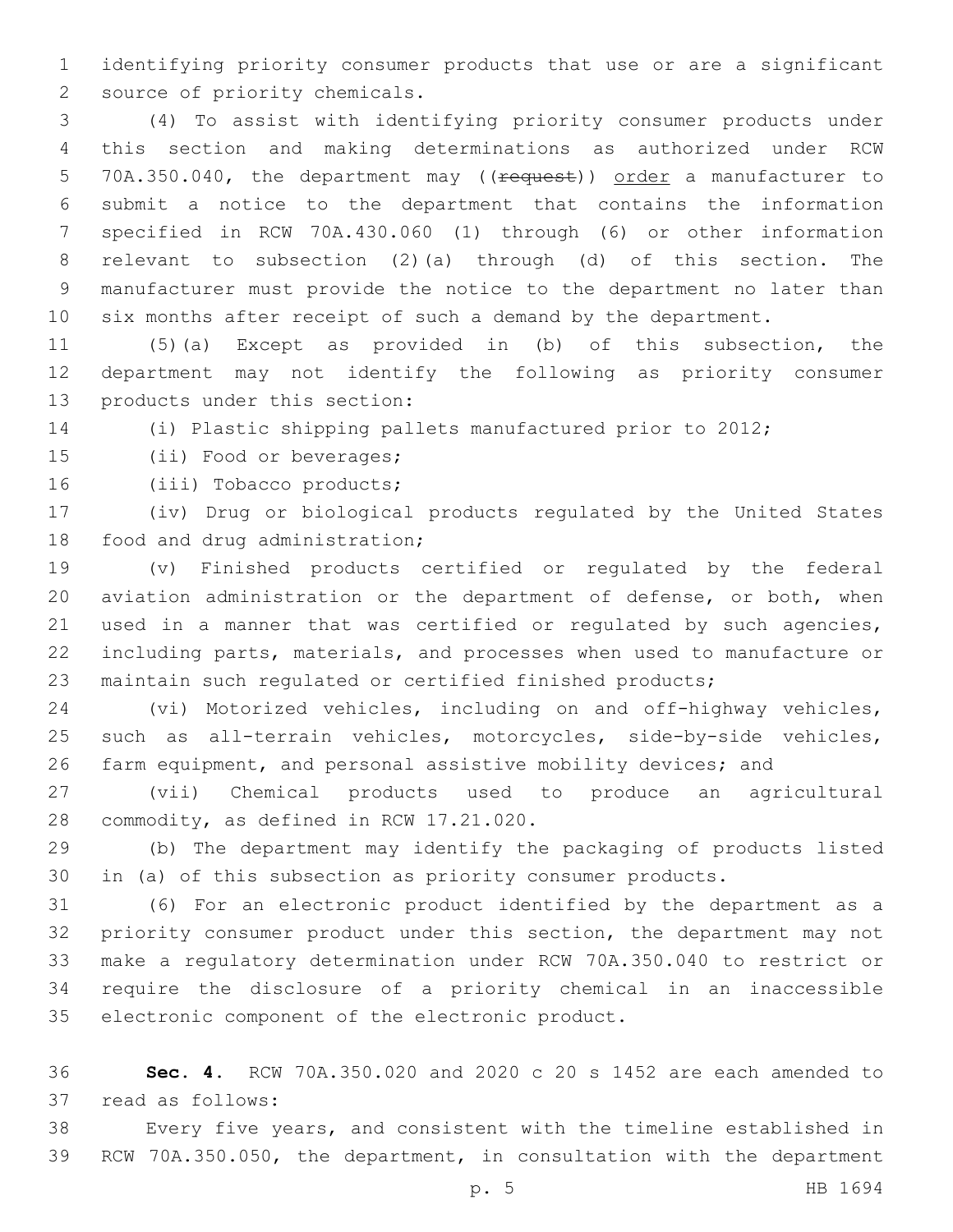1 of health, must ((report)) publish notice in the Washington State Register and submit a notice of this publication to the appropriate committees of the legislature its decision to designate at least five priority chemicals that meet at least one of the following: (1) The chemical or a member of a class of chemicals are 6 identified by the department as  $a$ : (a) High priority chemical of high concern for children under 8 chapter 70A.430 RCW; or (b) Persistent, bioaccumulative toxin under chapter 70A.300 RCW; (2) The chemical or members of a class of chemicals are 11 regulated: (a) In consumer products under chapter 70A.430, 70A.405, 70A.222, 70A.335, 70A.340, 70A.230, or 70A.400 RCW; or13 (b) As a hazardous substance under chapter 70A.300 or 70A.305 15 RCW; or (3) The department determines the chemical or members of a class of chemicals are a concern for sensitive populations and sensitive 18 species after considering the following factors: (a) A chemical's or members of a class of chemicals' hazard traits or environmental or toxicological endpoints; (b) A chemical's or members of a class of chemicals' aggregate 22 effects; (c) A chemical's or members of a class of chemicals' cumulative effects with other chemicals with the same or similar hazard traits 25 or environmental or toxicological endpoints; (d) A chemical's or members of a class of chemicals' 27 environmental fate; (e) The potential for a chemical or members of a class of chemicals to degrade, form reaction products, or metabolize into another chemical or a chemical that exhibits one or more hazard traits or environmental or toxicological endpoints, or both; (f) The potential for the chemical or class of chemicals to contribute to or cause adverse health or environmental impacts; (g) The chemical's or class of chemicals' potential impact on sensitive populations, sensitive species, or environmentally 36 sensitive habitats; (h) Potential exposures to the chemical or members of a class of 38 chemicals based on:

 (i) Reliable information regarding potential exposures to the 40 chemical or members of a class of chemicals; and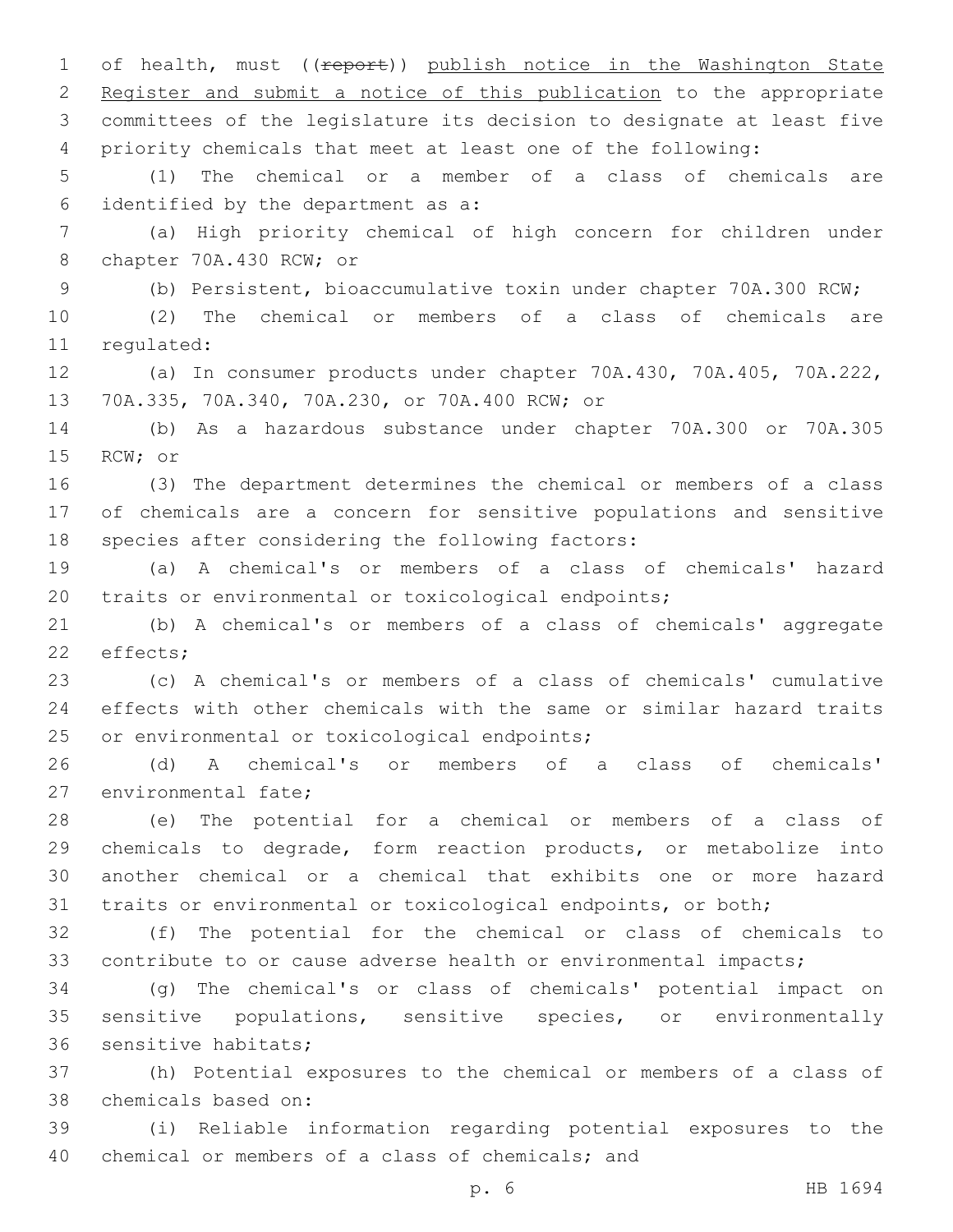(ii) Reliable information demonstrating occurrence, or potential occurrence, of multiple exposures to the chemical or members of a 3 class of chemicals.

 **Sec. 5.** RCW 70A.350.040 and 2020 c 20 s 1454 are each amended to 5 read as follows:

 (1) Every five years, and consistent with the timeline established in RCW 70A.350.050, the department, in consultation with the department of health, must determine regulatory actions to increase transparency and to reduce the use of priority chemicals in 10 priority consumer products. The department must ((submit a report)) publish notice in the Washington State Register and submit a notice 12 of this publication to the appropriate committees of the legislature 13 at the time that it determines regulatory actions. The department 14 may:

(a) Determine that no regulatory action is currently required;

 (b) Require a manufacturer to provide notice of the use of a priority chemical or class of priority chemicals consistent with RCW 70A.430.060; or18

 (c) Restrict or prohibit the manufacture, wholesale, distribution, sale, retail sale, or use, or any combination thereof, of a priority chemical or class of priority chemicals in a consumer 22 product.

 (2)(a) The department may order a manufacturer to submit 24 information consistent with RCW 70A.350.030(4).

(b) The department may require a manufacturer to provide:

(i) A list of products containing priority chemicals;

27 (ii) Product ingredients;

(iii) Information regarding exposure and chemical hazard; and

 (iv) A description of the amount and the function of the high 30 priority chemical in the product.

 (3) The department may restrict or prohibit a priority chemical or members of a class of priority chemicals in a priority consumer 33 product when it determines:

(a) Safer alternatives are feasible and available; and

 (b)(i) The restriction will reduce a significant source of or use 36 of a priority chemical; or

 (ii) The restriction is necessary to protect the health of 38 sensitive populations or sensitive species.